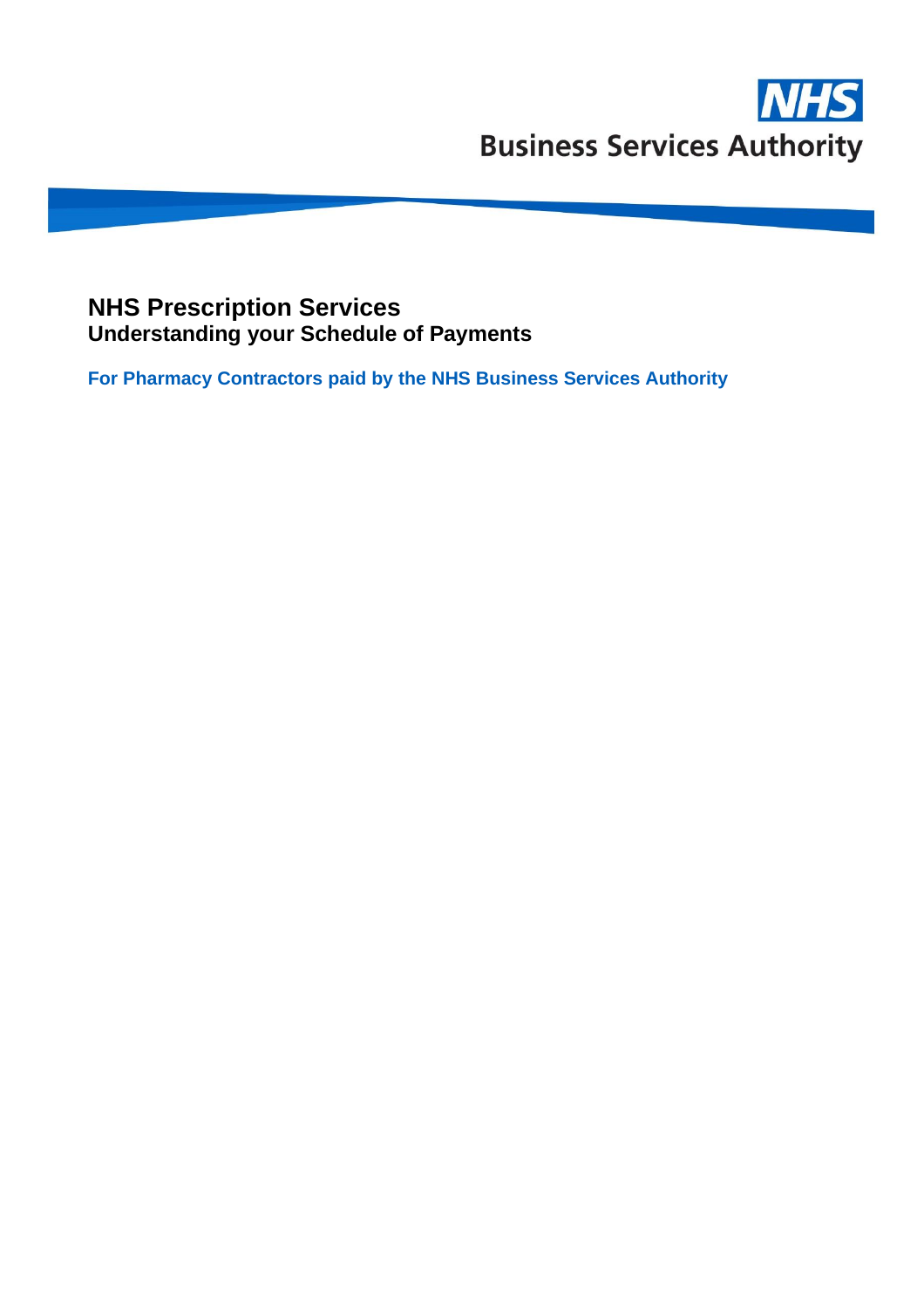#### **Your payments**

At the beginning of each month, pharmacy contractors send all of the prescription forms for items dispensed the previous month to NHS Prescription Services. The forms should be dispatched no later than the 5th day of the month following that in which the supply was made.

NHS Business Services Authority then calculates the reimbursement and remuneration fees you are due based on the information on the forms and according to the reimbursement and remuneration rules set out in the NHS England and Wales Drug Tariff.

#### <http://www.nhsbsa.nhs.uk/prescriptions/drugtariff>

Once we have processed all contractors accounts we then arrange for a payment to be made directly into your bank account.

The payment date is usually the 1st of the month unless this date falls on a weekend or a bank holiday. Further information on payment dates can be found at the following link –

[https://www.nhsbsa.nhs.uk/pharmacies-gp-practices-and-appliance-contractors/dispensing](http://www.nhsbsa.nhs.uk/pharmacies-gp-practices-and-appliance-contractors/dispensing-)contractors-information/payment-information

#### **Your Schedule of Payments**

Before we make your payment, we will send you a schedule to provide confirmation of payments to be made to your pharmacy. Your schedule records your payments for drugs and appliances dispensed, fees and locally authorised payments from your NHS England STP.

The following pages explain key sections of your schedule.

The Schedule of Payments example we have included in this booklet is for November 2021 dispensed prescriptions. This would have been processed in December 2021 and a schedule sent January 2022 for payment on 1 February 2022. The pharmacy name and account used is a fictitious one.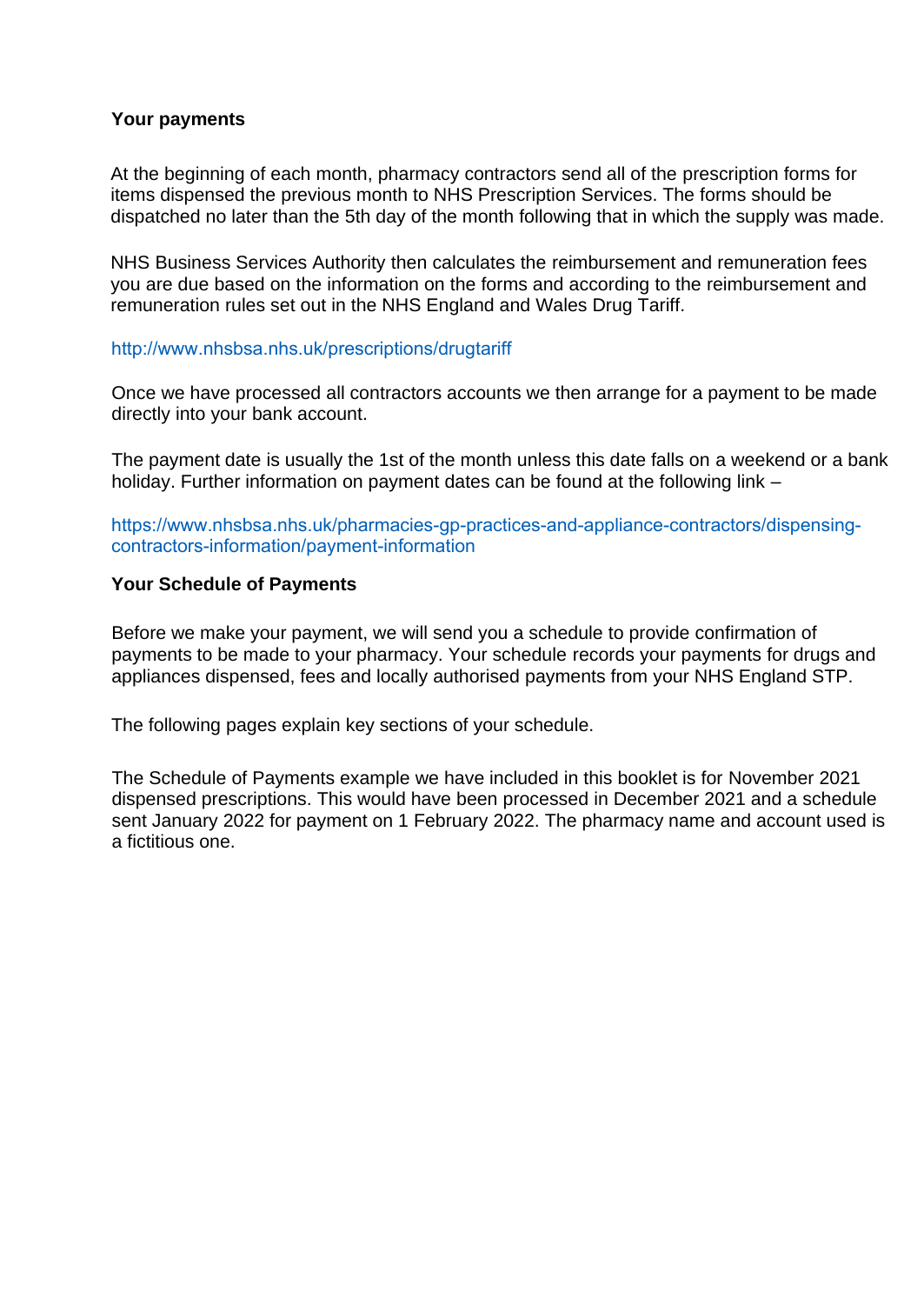| <b>Schedule of Payments</b>                                                                                     | NHS                                                                                                |
|-----------------------------------------------------------------------------------------------------------------|----------------------------------------------------------------------------------------------------|
| All of the details on your<br>schedule relate to the                                                            | <b>Business Services Authority</b>                                                                 |
| dispensing month shown with<br><b>7777 PHARMACY LTD</b><br>For:                                                 | <b>77 ANY STREET</b>                                                                               |
| the exception of the advance<br><b>7777 PHARMACY</b><br>$T/A$ :                                                 | <b>ANY TOWN</b>                                                                                    |
| payment and certain locally<br>F7777<br><b>OCS code:</b>                                                        | <b>ANY CITY</b>                                                                                    |
| authorised payments from your                                                                                   | <b>ANY COUNTY</b>                                                                                  |
| <b>NHS England STP.</b><br><b>Nov 2021</b><br><b>Dispensing Month:</b>                                          | <b>AN77 7AN</b><br>Page 11 provides further                                                        |
|                                                                                                                 | nformation.                                                                                        |
|                                                                                                                 | £                                                                                                  |
| Net Payment made by NHSBSA 01 Feb 2022                                                                          | by BACS <sup>.</sup><br>1,917.29                                                                   |
| <b>SUMMARY OF PAYMENT AMOUNTS</b>                                                                               | A breakdown for "Total of drug and appliance costs"                                                |
| Total of drug and appliance costs                                                                               | & "Total of all fees" can be found below under "Drug<br>$\bigtriangledown$ 56,777.43               |
| and appliance costs" & "Prescription fees".<br>Total of all fees                                                | $\rightarrow$ 13,119.22                                                                            |
| Total of drug and appliance costs plus fees                                                                     | 69,896.65                                                                                          |
| Total of charges (including FP57 refunds)                                                                       | A breakdown for "Total of charges" can be found on page 2 under Charges<br>$\rightarrow$ -1,963.50 |
| <b>Total of account</b>                                                                                         | 67,933.15                                                                                          |
| Recovery of advance payment                                                                                     | Figures as declared on your<br>$-65,663.19$                                                        |
| Recovery of advance payment in respect of a late registered batch                                               | submission document/MYS.<br>0.00                                                                   |
| <b>Nov 2021</b><br><b>Balance due in respect of</b>                                                             | 2,269.96                                                                                           |
| Payment on account for<br>$\Leftarrow$                                                                          | Dec (8562 items less 233 charges)<br>68,201.09                                                     |
| Advance payment in respect of a late registered batch                                                           | Page 11 provides further<br>0.00                                                                   |
| <b>Total amount authorised by NHSBSA</b>                                                                        | nformation.<br>70,471.05                                                                           |
| Total amount authorised by LPP                                                                                  | $\rightarrow$ 0.00<br>A breakdown for "Total amount authorised by LPP" & "Total of other amounts   |
| Total of other amounts authorised authorised" can be found on page 2 under "Details of local amounts authorised | $\rightarrow$ -68,553.76                                                                           |
| Net payment made by NHSBSA by your STP" and "Details of other amounts authorised"                               | 1,917.29                                                                                           |
| <b>DRUG AND APPLIANCE COSTS</b>                                                                                 | The percentage deducted is<br>£<br>£                                                               |
| Total of basic prices at standard discount rate                                                                 | based upon the SDR prices.<br>42,183.31                                                            |
| 9.63 %<br><b>Discount</b><br>@                                                                                  | The discount scale can be<br>$-4,062.25$                                                           |
| Total of basic prices at zero discount                                                                          | found in the Drug Tariff, Part V.<br>18,437.50<br>Payment for containers is                        |
| Sub total of basic prices                                                                                       | 56,558.56<br>paid at a rate of 10p for                                                             |
| Out of Pocket expenses                                                                                          | 0.00<br>every prescription supplied<br>99.37                                                       |
| 8014 @ 1.24 p<br>Payment for consumables<br>Payment for containers                                              | (except special containers)<br>$\rightarrow$ 119.50                                                |
| Total of drug and appliance costs                                                                               | where the quantity ordered<br>56,777.43                                                            |
|                                                                                                                 | is outside of the pack size.                                                                       |
| <b>PRESCRIPTION FEES</b><br>8014 @ 129.00 p<br>Activity payment                                                 | £<br>£<br><b>Drug Tariff Part IV contains</b><br>10,338.06                                         |
| <b>Additional fees</b><br>2A unlicensed medicines                                                               | further information.<br>0.00,                                                                      |
| 2B appliances - measured and fitted                                                                             | <b>Additional</b><br>$0.00\angle$                                                                  |
| appliances - home delivery                                                                                      | Fees under<br>126.50 $\leq$                                                                        |
| 2E controlled drug schedules 2 and 3                                                                            | Part IIIA of the<br>176.11 $\blacktriangle$                                                        |
| Methadone payment                                                                                               | <b>Drug Tariff will</b><br>39.20                                                                   |
| 2F expensive prescription fees<br>34                                                                            | appear in<br>160.85 $\blacktriangle$                                                               |
| Manually priced                                                                                                 | these lines.<br>0.00<br>Page 12 provides further                                                   |
| Transitional Payment $\leftarrow$                                                                               | 2,028.50<br>information.                                                                           |
| Sub total of prescription fees                                                                                  | 12,869.22                                                                                          |
| Other fees<br>Medicines use reviews                                                                             | $\rightarrow$ 0.00<br><b>Advance Services payments</b>                                             |
| Appliance use reviews carried out at patients home<br>Appliance use reviews carried out at premises             | $\geq 0.00$<br>under Part VIC of the Drug<br>$\geq 0.00$                                           |
| Stoma customisation                                                                                             | Tariff will appear in these lines.<br>$\rightarrow 0.00$                                           |
| New medicine service                                                                                            | 250.00                                                                                             |
|                                                                                                                 | 13,119.22                                                                                          |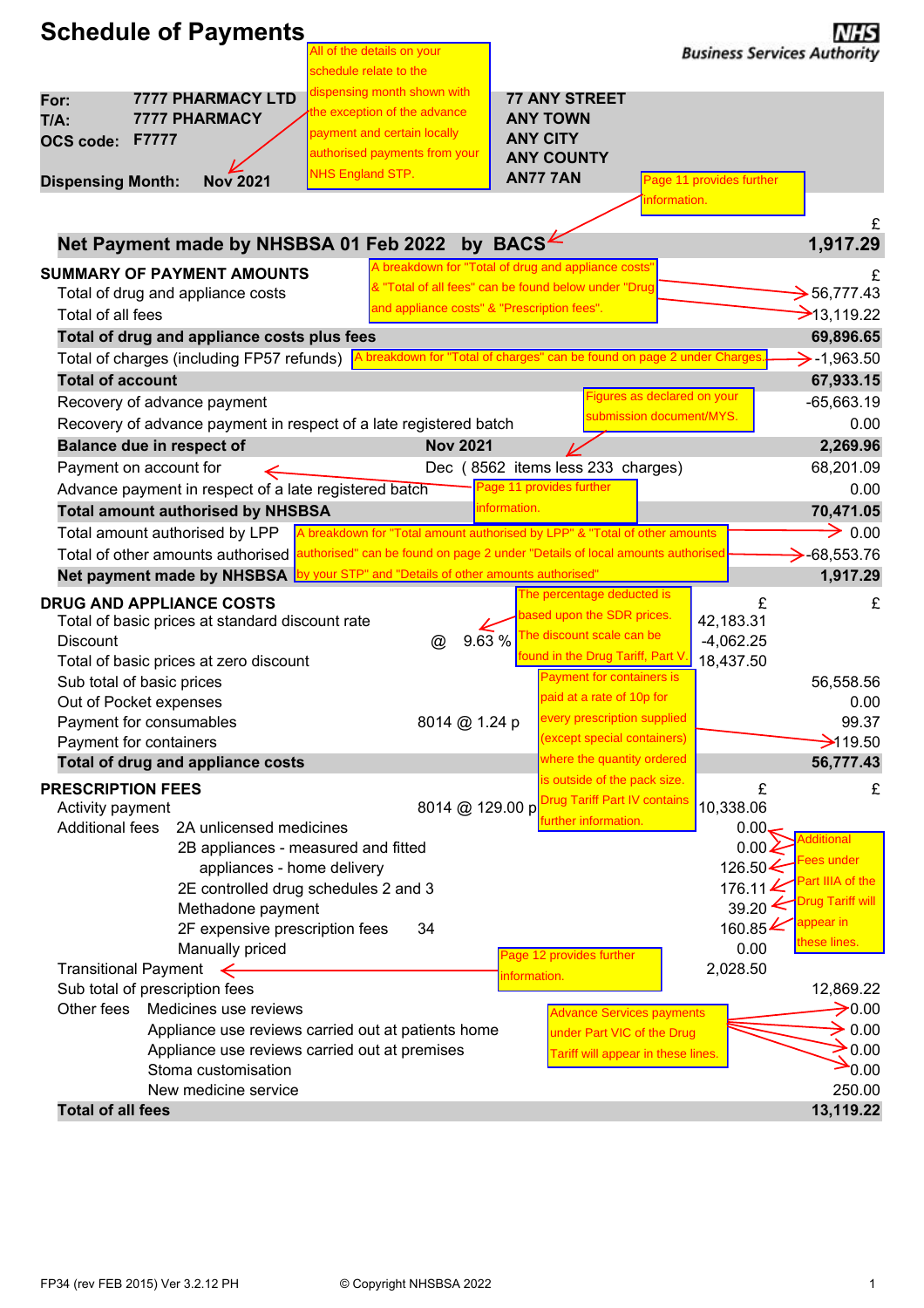# **Schedule of Payments**

| For:<br>$T/A$ :<br><b>OCS code:</b>                                                          | <b>7777 PHARMACY LTD</b><br>7777 PHARMACY<br>F7777                                                                                                                                                                                                                                                                                                                                                                                    | <b>77 ANY STREET</b><br><b>ANY TOWN</b><br><b>ANY CITY</b><br><b>ANY COUNTY</b>                                                                                 | The number of charges<br>should be compared to the<br>figure declared on your<br>submission document/MYS                                       |                                                                                                                                                    |
|----------------------------------------------------------------------------------------------|---------------------------------------------------------------------------------------------------------------------------------------------------------------------------------------------------------------------------------------------------------------------------------------------------------------------------------------------------------------------------------------------------------------------------------------|-----------------------------------------------------------------------------------------------------------------------------------------------------------------|------------------------------------------------------------------------------------------------------------------------------------------------|----------------------------------------------------------------------------------------------------------------------------------------------------|
| <b>Dispensing Month:</b>                                                                     | <b>Nov 2021</b>                                                                                                                                                                                                                                                                                                                                                                                                                       | <b>AN77 7AN</b>                                                                                                                                                 | for the relevant dispensing                                                                                                                    |                                                                                                                                                    |
| <b>CHARGES</b>                                                                               | Collected excluding elastic hosiery<br>Collected elastic hosiery                                                                                                                                                                                                                                                                                                                                                                      | 210 @ 9.35<br>0 @ 9.15                                                                                                                                          | month. These figures should<br>be similar.<br>Payments made or amounts<br>deducted as authorised by<br>your NHS England STP                    | £<br>$-1,963.50$<br>0.00<br>0.00                                                                                                                   |
| FP57 refunds                                                                                 |                                                                                                                                                                                                                                                                                                                                                                                                                                       |                                                                                                                                                                 | appear in this section.                                                                                                                        | 0.00                                                                                                                                               |
|                                                                                              | <b>Total of charges (including FP57 refunds)</b>                                                                                                                                                                                                                                                                                                                                                                                      |                                                                                                                                                                 |                                                                                                                                                | $-1,963.50$                                                                                                                                        |
|                                                                                              | DETAILS OF LOCAL AMOUNTS AUTHORISED BY ANY STP                                                                                                                                                                                                                                                                                                                                                                                        |                                                                                                                                                                 | Any LPC levy deductions will                                                                                                                   | £                                                                                                                                                  |
| <b>COVID Testing Kit</b>                                                                     | <b>Total amount authorised by LPP</b><br><b>DETAILS OF OTHER AMOUNTS AUTHORISED</b><br>Pharmacy Access Scheme Payment<br>Flu Reimbursement Payment<br>Flu Remuneration Payment<br>Recovery of early payment on account<br>Recovery of 20/21 Covid-19 Cash Advance                                                                                                                                                                     | Detailed explanations of the<br>payments listed here can be<br>found on pages 13 - 14 under<br>'Details of other amounts<br>authorised".                        | appear in this section.                                                                                                                        | 0.00<br>£<br>1,504.04<br>1,701.36<br>1,302.88<br>11.28<br>$-68,201.09$<br>$-4,872.23$                                                              |
|                                                                                              | Total of other amounts authorised                                                                                                                                                                                                                                                                                                                                                                                                     |                                                                                                                                                                 |                                                                                                                                                | $-68,553.76$                                                                                                                                       |
| <b>PRESCRIPTION DATA</b><br>Average item value<br>Referred back items<br>Referred back forms | Total forms received (including electronic prescriptions)<br>Total electronic prescription forms received<br>Total electronic prescription items received<br>Items at zero discount rate, for which a fee is paid<br>Items at standard discount rate, for which a fee is paid (including oxygen)<br>Total of items, for which a fee is paid<br>Medicines use reviews declared<br>Year to date MUR declarations<br>FP57 forms declared | Any EPS forms and items<br>received and processed<br>will appear here.<br>nformation declared on your<br>submission document/MYS<br>for the relevant dispensing | 3576<br>$\rightarrow$ 3424<br>$\rightarrow$ 7719<br>582<br>7432<br>8014<br>total number of items for<br>8.69<br>which a fee is paid.<br>7<br>3 | The average item value is<br>calculated using the total of<br>drugs and appliance costs<br>plus fees less any AUR and<br>NMS values divided by the |
|                                                                                              | Appliance use reviews carried out at patients home declared<br>Appliance use reviews carried out at premises declared<br>New medicine services undertaken<br>New medicine service items                                                                                                                                                                                                                                               | month.                                                                                                                                                          | 7965                                                                                                                                           | This is the count of physical<br>tems prescribed rather than<br>he total number of fees paid.                                                      |

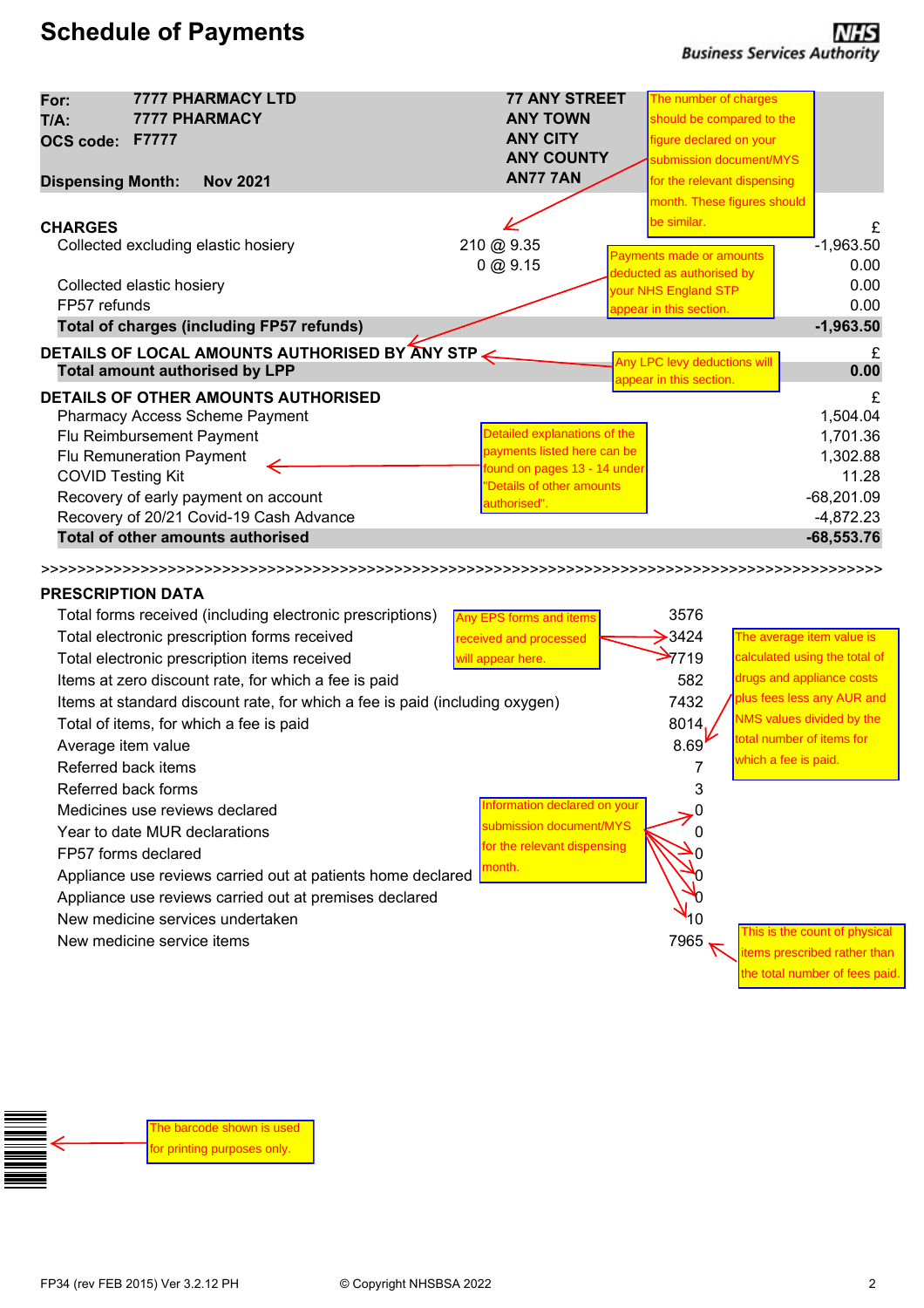| For:<br>T/A:<br><b>OCS code:</b><br><b>Dispensing Month:</b> | <b>7777 PHARMACY LTD</b><br><b>7777 PHARMACY</b><br><b>F7777</b><br><b>Nov 2021</b>                                                                                                                | <b>77 ANY STREET</b><br><b>ANY TOWN</b><br><b>ANY CITY</b><br><b>ANY COUNTY</b><br><b>AN77 7AN</b> | This section details items<br>transferred between groups.<br><b>Refer to the 'Charges' section</b><br>of this document for further<br>information. |
|--------------------------------------------------------------|----------------------------------------------------------------------------------------------------------------------------------------------------------------------------------------------------|----------------------------------------------------------------------------------------------------|----------------------------------------------------------------------------------------------------------------------------------------------------|
|                                                              | <b>ITEMS TRANSFERRED BETWEEN EXEMPT AND CHARGEABLE GROUPS LETTLES</b><br><b>Exempt to Chargeable</b><br>Exempt to Chargeable (old rate)<br>Chargeable to Exempt<br>Chargeable (old rate) to Exempt | 0<br>0<br>0<br>0                                                                                   |                                                                                                                                                    |

Key Part 2 - Prescription charge box on reverse of prescription form

Part 3 - Patient/representative signed declaration section on reverse of prescription form

#### **SUMMARY OF EXPENSIVE ITEMS**

The total number of items reported may not always correspond with the number of "Expensive prescription fees" shown on the schedule of NHSBSA authorised payments. This is due to the fact that any information in this Expensive Item List is reported at drug code level. The basic price values in the table below do not take into account any broken bulk adjustments credited/debited in the total basic prices included under Drug and Appliance Costs above.

| <b>DESCRIPTION</b>                         | This area details items which have a basic price | <b>NUMBER</b>   | <b>TOTAL</b>       |  |
|--------------------------------------------|--------------------------------------------------|-----------------|--------------------|--|
|                                            | equal to or over £100. This includes information | <b>OF ITEMS</b> | <b>BASIC PRICE</b> |  |
|                                            | for extemporaneously prepared items and items    |                 |                    |  |
| Number of items over £ 100 and up to £ 300 | from more than one pack size equal to over £100. | 30              | 5.063.75           |  |
| Number of items over £300                  | The items will be shown in descending order.     |                 | 2.977.09           |  |
| Total of items over £100                   |                                                  | 34              | 8,040.84           |  |

#### **DETAILS OF ITEMS WHICH HAVE A BASIC PRICE EQUAL TO OR OVER £ 100**

| <b>FORM/</b><br><b>ITEM</b> | <b>DESCRIPTION</b>                                      | <b>PACK</b><br><b>SIZE</b> | <b>QTY</b> | <b>BASIC</b><br><b>PRICE</b><br>£ |
|-----------------------------|---------------------------------------------------------|----------------------------|------------|-----------------------------------|
| Z01269/1                    | DIPIPANONE 10MG / CYCLIZINE 30MG TABLETS 50             | 50.00                      | 200        | 1,762.60                          |
| A00132/1                    | DIPIPANONE 10MG / CYCLIZINE 30MG TABLETS 50             | 50.00                      | 56         | 493.53                            |
| Z03349/1                    | GLYCOSADE ORAL POWDER 60G SACHETS LEMON 30              | 30.00                      | 90         | 386.88                            |
| A00133/1                    | ADOPORT 1MG CAPSULES 100 10 X 10 CAPSULES               | 100.00                     | 3          | 334.08                            |
| Z02660/1                    | CLOBAZAM 5MG/5ML ORAL SUSPENSION SUGAR FREE 150         | 150.00                     | 500        | 300.00                            |
| Z01900/1                    | SPEEDICATH COMPACT CATHETER FEMALE 10CH 30              | 30.00                      | 5          | 243.30                            |
| Z03156/1                    | SPEEDICATH COMPACT CATHETER FEMALE 10CH 30              | 30.00                      | 5          | 243.30                            |
| Z02765/1                    | LOFRIC CATHETER FEMALE NON PVC 14CH 30                  | 30.00                      | 5          | 224.30                            |
| Z01941/1                    | ENOXAPARIN SODIUM 100MG/1ML SOLUTION FOR INJECTION PRE- | 10.00                      | 30         | 216.90                            |
| Z01509/3                    | MAXALT MELT 10MG ORAL LYOPHILISATES 12                  | 12.00                      | 4          | 213.92                            |
| Z00092/1                    | APIXABAN 5MG TABLETS 56                                 | 56.00                      | 224        | 212.80                            |
| Z01417/1                    | DECAPEPTYL SR 11.25MG INJ VIALS 1                       | 1.00                       | 1          | 207.00                            |
| Z00617/2                    | MELATONIN 5MG MODIFIED-RELEASE TABLETS 30               | 30.00                      | 60         | 206.00                            |
| Z01015/2                    | OXYCODONE 40MG MODIFIED-RELEASE TABLETS 56              | 56.00                      | 112        | 200.38                            |
| Z00946/1                    | COLOMYCIN 2MILLION UNIT INJ VIALS 10                    | 10.00                      | 60         | 194.40                            |
| Z02681/2                    | COLOMYCIN 2MILLION UNIT INJ VIALS 10                    | 10.00                      | 60         | 194.40                            |
| Z03314/1                    | NUTRAMIGEN PURAMINO POWDER 400                          | 400.00                     | 8          | 183.84                            |
| A00135/1                    | DUROGESIC DTRANS 100MICROGRAMS/HOUR TRANSDERMAL         | 5.00                       | 15         | 173.58                            |
| Z01225/2                    | RESOURCE THICKENUP CLEAR POWDER 127                     | 127.00                     | 20         | 169.20                            |
| Z00170/1                    | FORTINI 1.0 MULTI FIBRE LIQUID BANANA 200               | 200.00                     | 56         | 163.52                            |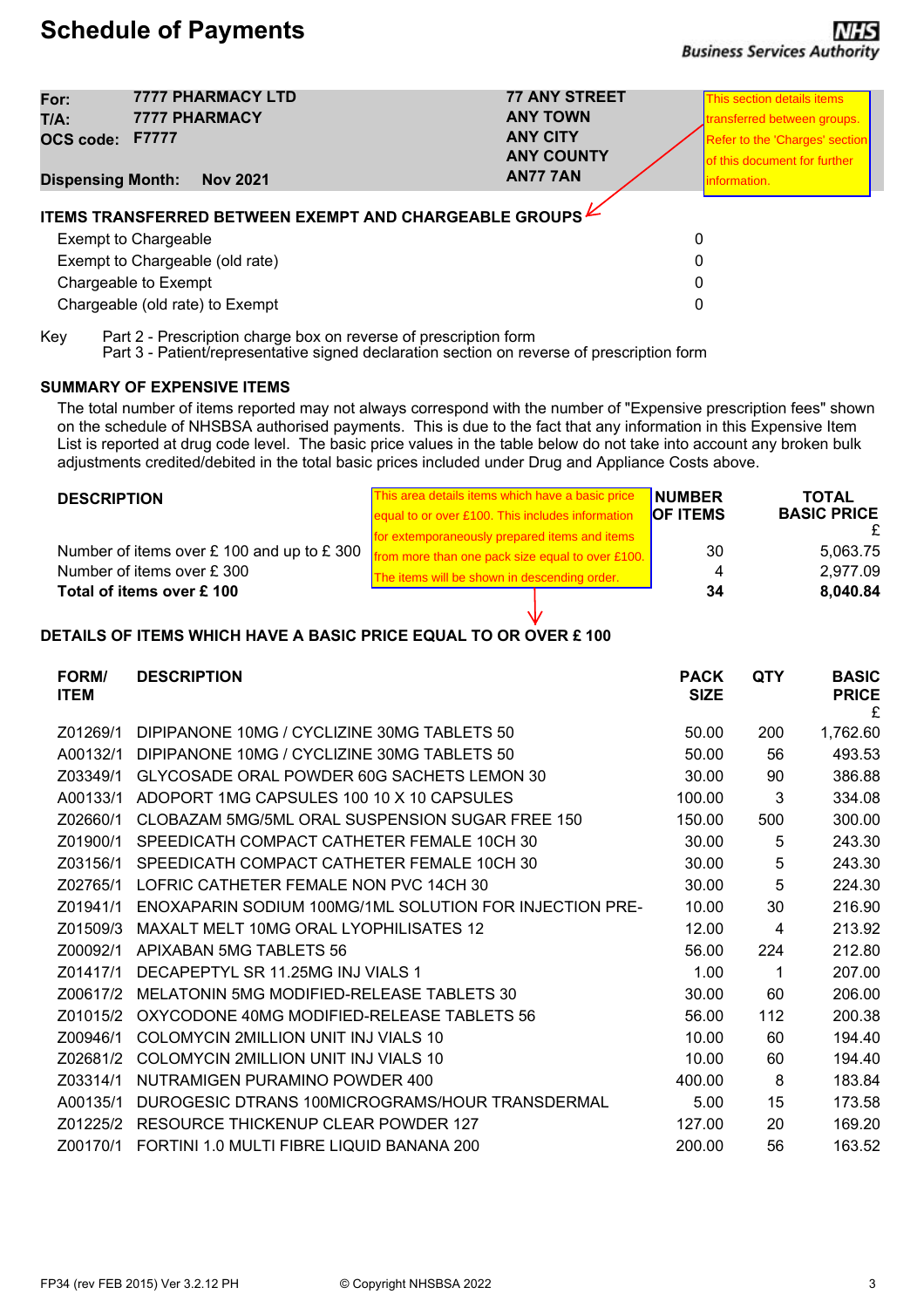## **Schedule of Payments**

| For:                     | <b>7777 PHARMACY LTD</b> | <b>77 ANY STREET</b> |
|--------------------------|--------------------------|----------------------|
| T/A:                     | <b>7777 PHARMACY</b>     | <b>ANY TOWN</b>      |
| OCS code: F7777          |                          | <b>ANY CITY</b>      |
|                          |                          | <b>ANY COUNTY</b>    |
| <b>Dispensing Month:</b> | Nov 2021                 | AN77 7AN             |

#### **DETAILS OF ITEMS WHICH HAVE A BASIC PRICE EQUAL TO OR OVER £ 100**

| <b>FORM/</b><br><b>ITEM</b> | <b>DESCRIPTION</b>                                          | <b>PACK</b><br><b>SIZE</b> | QTY  | <b>BASIC</b><br><b>PRICE</b><br>£ |
|-----------------------------|-------------------------------------------------------------|----------------------------|------|-----------------------------------|
| Z02001/1                    | FORTINI 1.0 MULTI FIBRE LIQUID BANANA 200                   | 200.00                     | 56   | 163.52                            |
| Z01777/4                    | VICTOZA 6MG/ML SOLUTION FOR INJECTION 3ML PRE-FILLED PENS 2 | 2.00                       | 4    | 156.96                            |
| Z00958/4                    | TOUJEO 300UNITS/ML INJ 3ML PRE-FILLED DOUBLESTAR PENS 3     | 3.00                       | 6    | 128.54                            |
| Z01780/4                    | TOUJEO 300UNITS/ML INJ 3ML PRE-FILLED DOUBLESTAR PENS 3     | 3.00                       | 6    | 128.54                            |
| Z02649/4                    | TOUJEO 300UNITS/ML INJ 3ML PRE-FILLED DOUBLESTAR PENS 3     | 3.00                       | 6    | 128.54                            |
| Z00999/1                    | AMILORIDE 5MG TABLETS 28                                    | 28.00                      | 112  | 122.00                            |
| Z00057/4                    | PRIMIDONE 50MG TABLETS 100                                  | 100.00                     | 100  | 116.76                            |
| Z00621/3                    | PRIMIDONE 50MG TABLETS 100                                  | 100.00                     | 100  | 116.76                            |
| Z00135/2                    | FORTISIP COMPACT PROTEIN LIQUID BANANA 500 4 X 125ML BOTTLE | 500.00                     | 7000 | 114.80                            |
| Z01635/1                    | CREON 25000 GASTRO-RESISTANT CAPSULES 100                   | 100.00                     | 400  | 113.00                            |
| A00136/2                    | RIFAMPICIN 300MG CAPSULES 100                               | 100.00                     | 84   | 111.68                            |
| A00134/1                    | ADOPORT 1MG CAPSULES 100 10 X 10 CAPSULES                   | 100.00                     |      | 111.36                            |
| Z02528/4                    | LANTUS 100UNITS/ML INJ 3ML PRE-FILLED SOLOSTAR PENS 5       | 5.00                       | 15   | 104.25                            |
| A00135/2                    | OXYCODONE 80MG MODIFIED-RELEASE TABLETS 56                  | 56.00                      | 28   | 100.20                            |
|                             |                                                             |                            |      |                                   |

**ENQUIRIES**

Any enquiries should be made direct to the Prescription Services contact numbe

Please contact Prescription Services on 0300 3301349 if you have any queries about the following:

- **•** Pharmacy Processing
- **•** Prescription Searches
- **•** Transferred Items
- **•** Contractor Payment Information and Schedule reprint requests

For Local Payment enquiries, contact your STP.

#### **INFORMATION**

The payment date for the dispensing month of December 2021 will be 01 March 2022, if you do not receive your Schedule of Payments by the payment date, please contact Prescription Services on 0300 3301349.

The electronic Drug Tariff provides access to the current edition of the National Health Service Drug Tariff for England and Wales, compiled on behalf of the Department of Health & Social Care by the NHSBSA. This can be found at https://www.nhsbsa.nhs.uk/pharmacies-gp-practices-and-appliance-contractors/drug-tariff

For guidance on the sorting and submission of your prescription forms including completion of the FP34C submission document, please visit the website at https://www.nhsbsa.nhs.uk/pharmacies-gp-practices-and-appliancecontractors/submitting-prescriptions/sending-your-claim



This section informs you of he next payment date. You must inform us if you have not received your schedule by the payment date.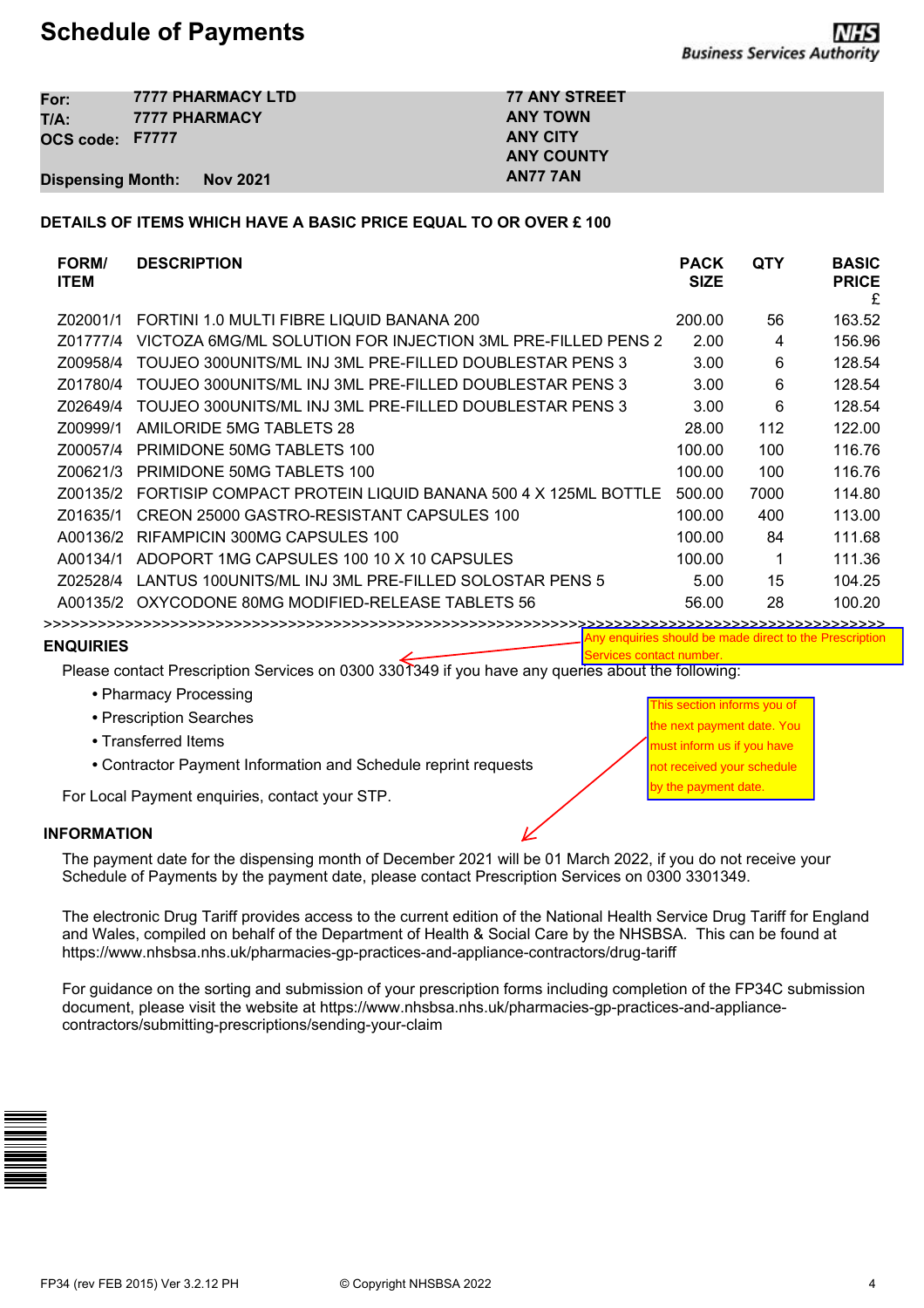## **CONFIRMATION OF BANK AND CORRESPONDENCE DETAILS - BSA 304**

| Change authorised by:                                                                                                      |                                                                                                                                                                                                                                                                                                                             | <b>STAMP OF PHARMACY OR COMPANY (Or if a</b><br>head office attach a signed letterhead as authorisation):                                                |                                                                                 |                             |                           |  |                  |                                                                                                                         |  |
|----------------------------------------------------------------------------------------------------------------------------|-----------------------------------------------------------------------------------------------------------------------------------------------------------------------------------------------------------------------------------------------------------------------------------------------------------------------------|----------------------------------------------------------------------------------------------------------------------------------------------------------|---------------------------------------------------------------------------------|-----------------------------|---------------------------|--|------------------|-------------------------------------------------------------------------------------------------------------------------|--|
|                                                                                                                            | (SIGNATURE)                                                                                                                                                                                                                                                                                                                 |                                                                                                                                                          |                                                                                 |                             |                           |  |                  |                                                                                                                         |  |
| Name:                                                                                                                      | (PLEASE PRINT NAME)                                                                                                                                                                                                                                                                                                         |                                                                                                                                                          |                                                                                 |                             |                           |  |                  |                                                                                                                         |  |
| <b>Position:</b>                                                                                                           |                                                                                                                                                                                                                                                                                                                             |                                                                                                                                                          |                                                                                 |                             |                           |  |                  |                                                                                                                         |  |
| <b>Telephone No:</b>                                                                                                       |                                                                                                                                                                                                                                                                                                                             |                                                                                                                                                          | This form must only be<br>completed & signed by the<br>Owner or Director and be |                             |                           |  |                  |                                                                                                                         |  |
| <b>Date of Completion:</b>                                                                                                 |                                                                                                                                                                                                                                                                                                                             |                                                                                                                                                          | received at least 8 working days<br>before the BACS payment date.               |                             |                           |  |                  |                                                                                                                         |  |
| Payment date to be applied:                                                                                                |                                                                                                                                                                                                                                                                                                                             |                                                                                                                                                          |                                                                                 |                             |                           |  |                  |                                                                                                                         |  |
| <b>PREMISES DETAILS</b>                                                                                                    |                                                                                                                                                                                                                                                                                                                             | <b>RETURN ADDRESS FOR AMENDMENTS</b>                                                                                                                     |                                                                                 |                             |                           |  |                  |                                                                                                                         |  |
| 7777 PHARMACY LTD<br>7777 PHARMACY<br>77 ANY STREET<br><b>ANY TOWN</b><br><b>ANY CITY</b><br><b>ANY COUNTY</b><br>AN77 7AN | The premises details can only<br>be amended by your STP.                                                                                                                                                                                                                                                                    | <b>Customer Payments Section</b><br><b>NHS Business Services Authority</b><br><b>Bridge House</b><br>152 Pilgrim Street<br>Newcastle Upon Tyne<br>NE16SN |                                                                                 |                             |                           |  |                  |                                                                                                                         |  |
| <b>OCS CODE</b><br>F7777<br><b>STP</b><br><b>ANY STP</b>                                                                   |                                                                                                                                                                                                                                                                                                                             | Tel: 0300 3301349                                                                                                                                        |                                                                                 |                             |                           |  |                  |                                                                                                                         |  |
|                                                                                                                            | Please state contract<br><b>New Contractors:</b><br>start date, as agreed with your STP, and your<br>new account number<br><b>CONFIRMATION OF EXISTING DETAILS:</b>                                                                                                                                                         |                                                                                                                                                          |                                                                                 | Start date:<br>New acct No: | DETAILS TO BE ALTERED TO: |  |                  |                                                                                                                         |  |
| PAYMENT METHOD                                                                                                             | <b>BACS</b>                                                                                                                                                                                                                                                                                                                 |                                                                                                                                                          |                                                                                 |                             |                           |  |                  |                                                                                                                         |  |
| <b>BANK ACCOUNT NAME</b>                                                                                                   | 7777 PHARMACY LTD                                                                                                                                                                                                                                                                                                           |                                                                                                                                                          |                                                                                 |                             |                           |  |                  |                                                                                                                         |  |
| <b>BANK ACCOUNT NUMBER</b>                                                                                                 | ****1234                                                                                                                                                                                                                                                                                                                    |                                                                                                                                                          |                                                                                 |                             |                           |  |                  |                                                                                                                         |  |
| <b>BANK ACCOUNT TYPE</b>                                                                                                   | <b>CURRENT A/C</b>                                                                                                                                                                                                                                                                                                          |                                                                                                                                                          |                                                                                 |                             |                           |  |                  | The bank name must match the                                                                                            |  |
| <b>BANK BRANCH DETAILS</b>                                                                                                 | 00-00-00                                                                                                                                                                                                                                                                                                                    |                                                                                                                                                          | SORT CODE:                                                                      |                             |                           |  |                  | Pharmacy name. Fitness to                                                                                               |  |
| (If changing a bank sort code<br>please state bank name and<br>branch address)                                             |                                                                                                                                                                                                                                                                                                                             |                                                                                                                                                          | <b>BANK NAME:</b>                                                               |                             | <b>BRANCH ADDRESS:</b>    |  |                  | practice (FTP) needs to be<br>completed and your STP must<br>have informed the NHSBSA<br>before any information on this |  |
| <b>BUILDING SOCIETY ROLL</b><br><b>NUMBER</b>                                                                              | <b>NONE HELD</b>                                                                                                                                                                                                                                                                                                            |                                                                                                                                                          |                                                                                 |                             |                           |  |                  | form can be updated. The<br><b>NHSBSA will contact your STP</b>                                                         |  |
| <b>CORRESPONDENT'S NAME</b>                                                                                                | 7777 PHARMACY LTD                                                                                                                                                                                                                                                                                                           |                                                                                                                                                          |                                                                                 |                             |                           |  |                  | to establish whether you are the<br><b>Owner/Director of the business</b>                                               |  |
| ADDRESS FOR PAYMENT<br>CORRESPONDENCE                                                                                      | 77 ANY STREET<br><b>ANY TOWN</b>                                                                                                                                                                                                                                                                                            |                                                                                                                                                          |                                                                                 |                             |                           |  | details on file. | unless the NHSBSA have your                                                                                             |  |
| (where account is terminated<br>please provide as soon as<br>possible)                                                     | <b>ANY CITY</b><br><b>ANY COUNTY</b><br>AN77 7AN                                                                                                                                                                                                                                                                            |                                                                                                                                                          |                                                                                 |                             |                           |  |                  |                                                                                                                         |  |
|                                                                                                                            | Please Note: Return this form only if amendments are required. Complete this form, sign it and stamp it with your<br>pharmacy/company stamp or attach a signed letter from the company head office. The form MUST be received, correctly<br>completed and authorised, at least 8 working days before the BACS payment date. |                                                                                                                                                          |                                                                                 |                             |                           |  |                  |                                                                                                                         |  |
|                                                                                                                            | © Copyright NHSBSA 2020                                                                                                                                                                                                                                                                                                     |                                                                                                                                                          |                                                                                 |                             |                           |  |                  | BSA304 (rev MAR 2014) Ver 3.1                                                                                           |  |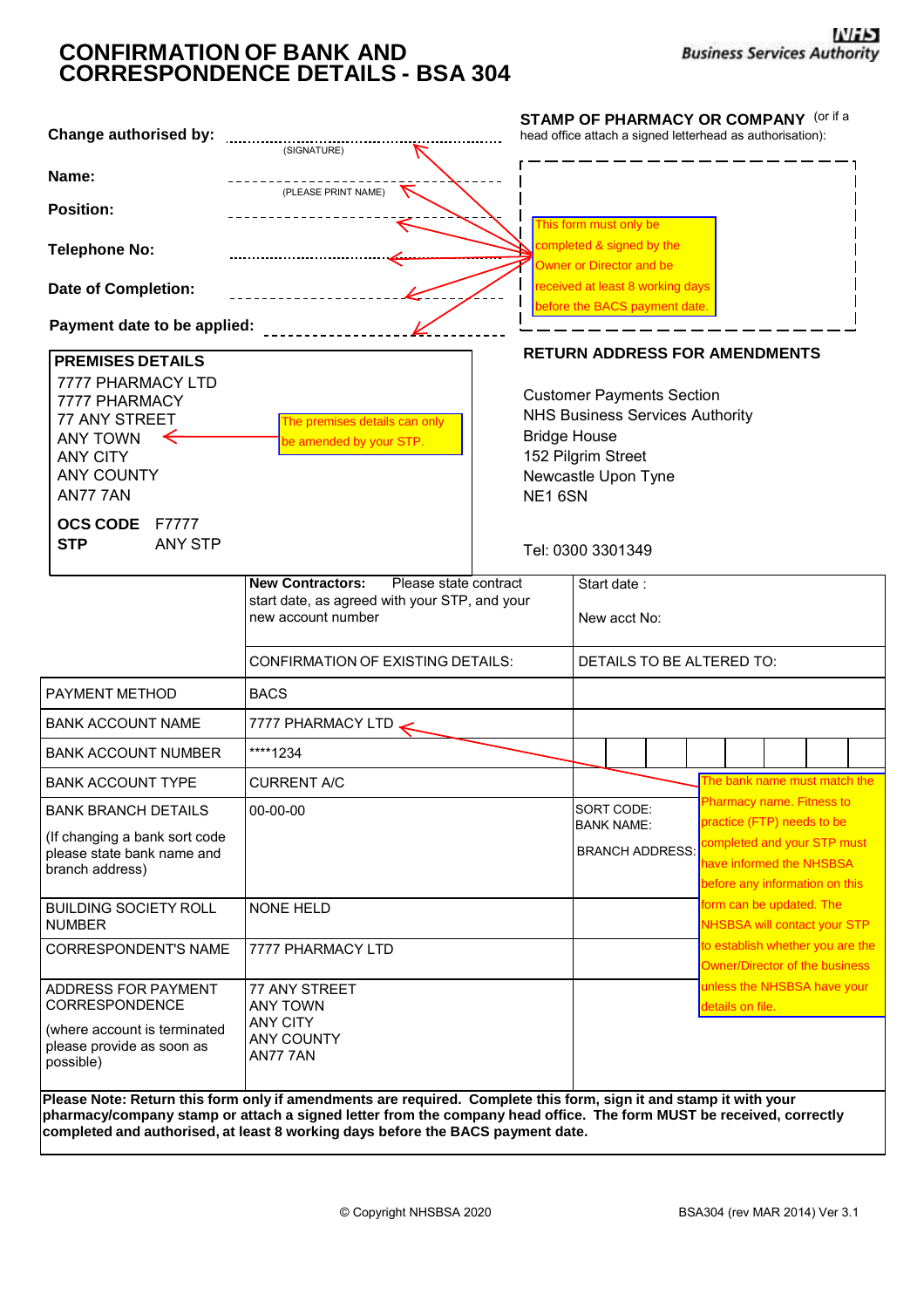7777 PHARMACY LTD 7777 PHARMACY 77 ANY STREET ANY TOWN ANY CITY ANY COUNTY AN77 7AN

**NHSBSA - PRIVATE AND CONFIDENTIAL**

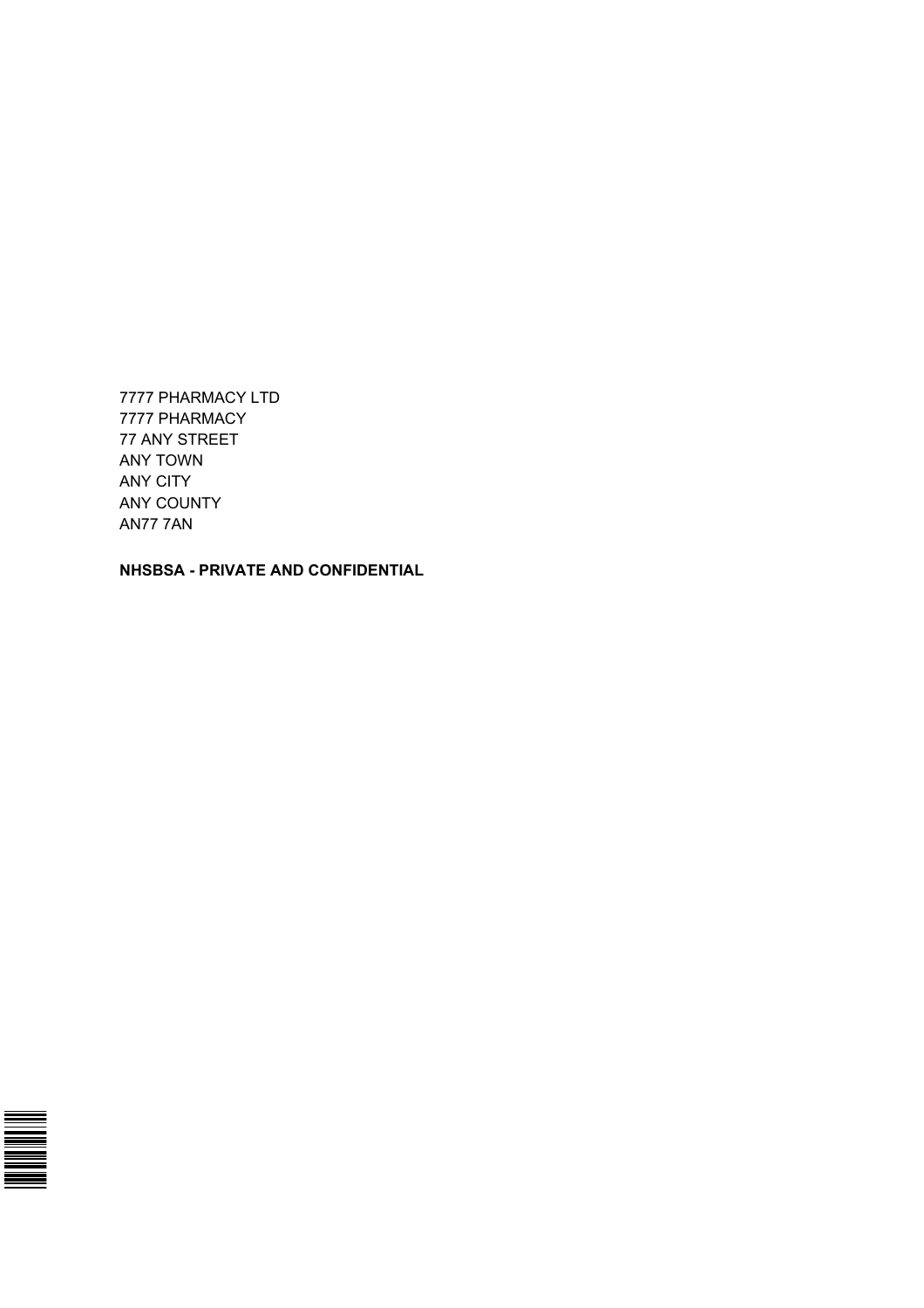## **The following two sections relate to financial data**

## **Charges**

This is the most important section of the two that you should look at. The 'Charges' section, at the top of page 2 of your Schedule of Payments, tells you how many charges we have deducted from your payment. The number of chargeable items shown should be similar to the number of chargeable items which you declared on your submission document (FP34C) for the dispensing month the Schedule of Payments relates to.

For the example schedule we have included in this booklet (November 2021 dispensed) you would need to look at your November 2021 FP34C.

#### **Items transferred between exempt and chargeable groups**

We transfer or 'switch' items between both exempt and chargeable groups when we identify that they are not in their correct group. The figure shown tells you how many items we needed to transfer but does not always mean that we have deducted a charge from your payment. You should always check the numbers and values in the 'Charges' section. Switched items will not include those which are EPS. EPS items are processed as declared.

#### **Other terms explained**

#### **Local amounts authorised by the STP**

NHS Business Services Authority makes payments and deductions on behalf of your NHS England local STP for services you have provided in your local area. For payments described on your Schedule of Payments as 'Local Schemes' you will have been notified separately by your NHS England local STP which payment categories these relate to. NHS England have agreed a National Menu for Enhanced Services which can be found on the link below applicable from February 2019 dispensed prescriptions.

https://www.nhsbsa.nhs.uk/pharmacies-gp-practices-and-appliance-contractors/dispensing[contractors-information/payment-](https://www.nhsbsa.nhs.uk/pharmacies-gp-practices-and-appliance-contractors/dispensing-contractors-information/payment)information

#### **Average Item Value**

The average item value is calculated using the total of drug and appliance costs plus fees from page 1, less the value of appliance use reviews and new medicine service, divided by the total number of professional fees from page 1. For example:

£69,896.65 - £250.00 = £69,646.65 divided by 8014 = £8.69

For contractors who have not submitted for three months previously, a national average is applied.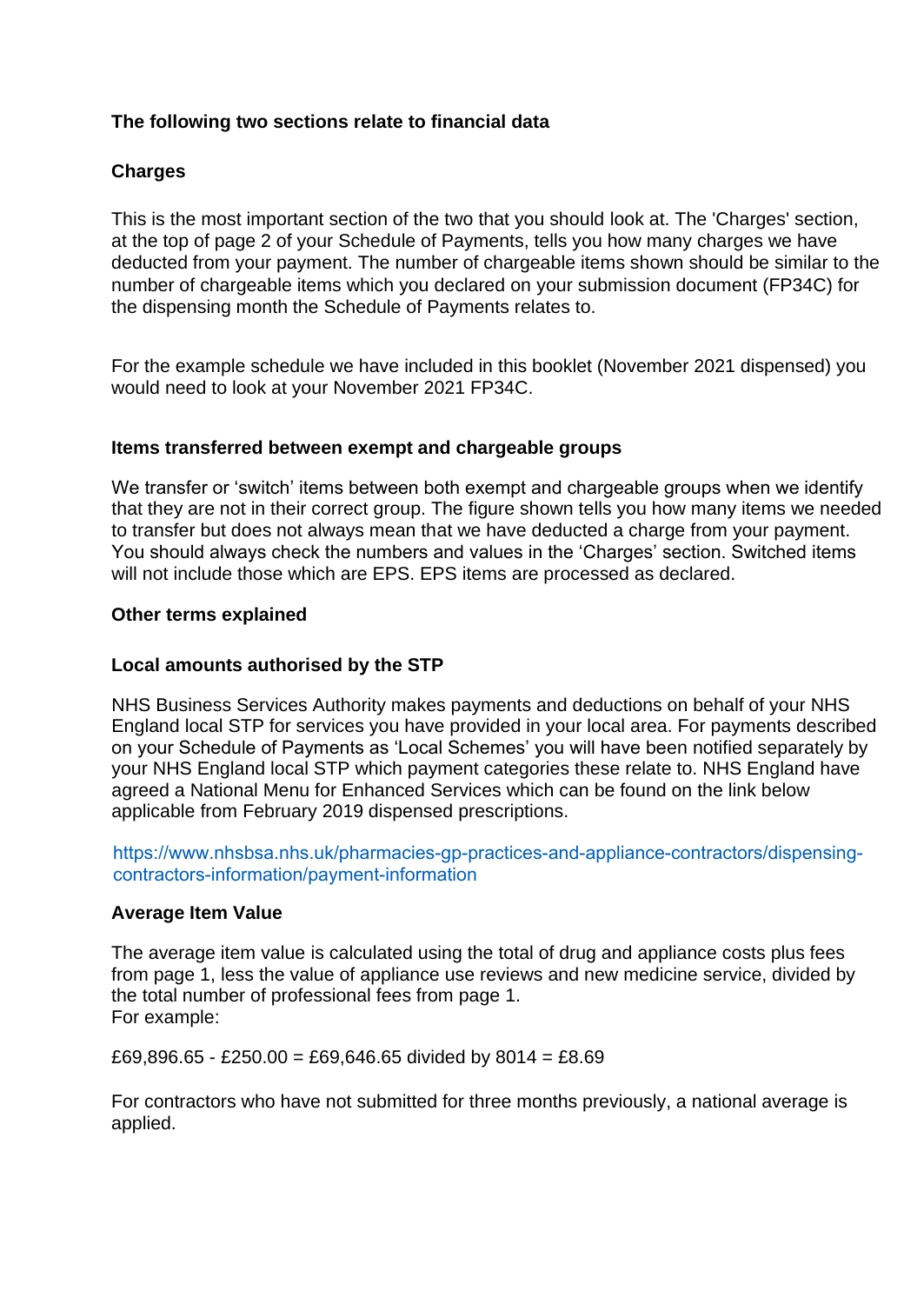## **Advanced Services Drug Tariff Part VIC**

## **Community Pharmacy Seasonal Influenza Vaccination Advanced Service**

Payments are made monthly for this service on receipt of the Community Pharmacy Seasonal Influenza Vaccination claim form. A fee of £9.58 will be paid for each adult flu vaccination administered by a pharmacy contractor. This payment includes a contribution to cover training and clinical waste costs associated with the vaccination. The payment for the fee element is shown under "details of other amounts authorised" as 'Flu Remuneration Payment'. To find out the number of vaccines we have paid you for divide the value shown in this line by £9.58. The cost of the vaccination is displayed as 'Flu Reimbursement Payment' and you will be reimbursed the cost of the vaccine in accordance with Part II, Clause 8C (Basic Price) of the Drug Tariff. VAT allowance at the applicable rate is also added to the payment.

## **Prescription Charge Deductions and Switching**

Before you send in your prescription forms you must sort them into different piles, including one for forms where patients paid a prescription charge and one for forms where patients were exempt from charges. It is important to make sure that if patients are exempt that they (or their representative) have ticked and signed the declaration of exemption when required, as set out in the NHS England and Wales Drug Tariff, otherwise we may deduct prescription charges from your payment. For further information about how to sort your forms, please see the 'Prescription Charges and Your Reimbursement' section on our website.

[https://www.nhsbsa.nhs.uk/pharmacies-gp-practices-and-appliance-contractors/submitting](http://www.nhsbsa.nhs.uk/pharmacies-gp-practices-and-appliance-contractors/submitting-)prescriptions/patient-prescription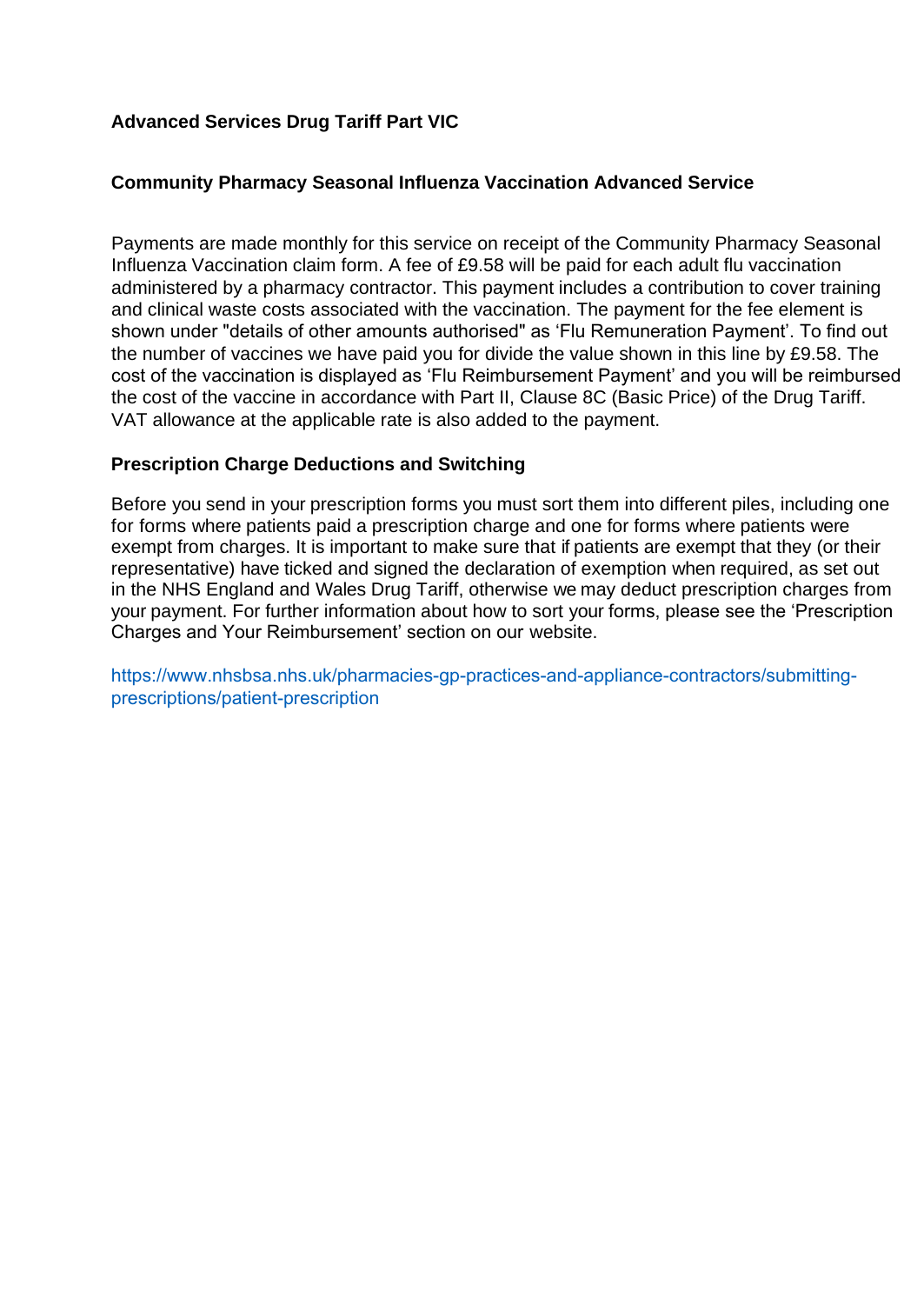## **Net Payment made by NHSBSA 01 Feb 2022 by BACS**

**Positive Payment** - Payment due into the bank account unless a negative balance has been carried over from the previous month.

**Negative Payment** - No payment due, the negative balance will be carried forward and it will be deducted from the next available payment.

## **Summary of Payment Amounts - the following payments are displayed here:**

**Advance** - Your advance calculation will appear next to "Payment on account for" but if your batch is registered after advances have been calculated then your payment will appear next to " Advance payment in respect of late registered batch". The calculation remains the same.

**Advance Payment** - Available to be paid early if you follow the new payment timetable and submit via MYS by the 5th of the month. Further information can be found on the following [link - https://www.nhsbsa.nhs.uk/pharmacies-gp-practices-and-appliance-contractors/](https://www.nhsbsa.nhs.uk/pharmacies-gp-practices-and-appliance-contractors/payments-and-pricing/pharmacy-payment-timetable)  [payments-and-pricing/pharmacy-payment-timetable](https://www.nhsbsa.nhs.uk/pharmacies-gp-practices-and-appliance-contractors/payments-and-pricing/pharmacy-payment-timetable)

**Additional advance payment** - A fee of £6 (this includes VAT) will be paid for each delivery to eligible patients as outlined in the service specification for the Community Pharmacy Home Delivery Service during the Covid-19 outbreak. Drug Tariff Part VIC contains further information.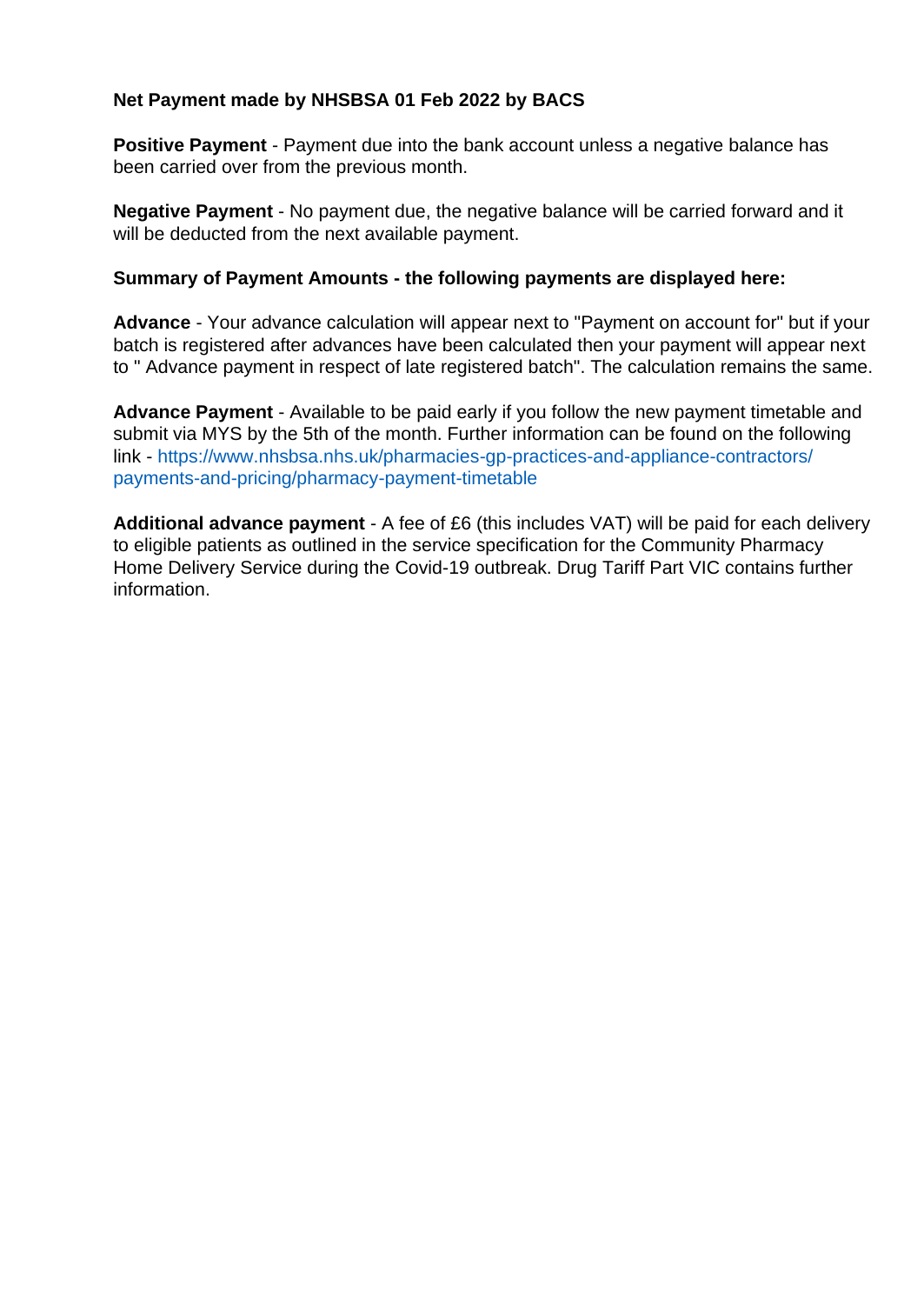## **Prescription Fees - the following payments are displayed here:**

**Activity Payment** - Single activity payment is paid per prescription item from December 2016 dispensing.

**Transitional Payment** - From 1 January 2022, pharmacy contractors who dispense 101 prescription items or more in any month will receive a monthly Transitional Payment which consists of two separate payments - a dispensing payment and a service payment.

For the pharmacy contractors to receive the monthly service payment of the transitional payment they must have:

(i) claimed for at least one New Medicine Service (NMS) in the previous month; and

(ii) been registered to provide the Community Pharmacy Consultation Service (CPCS) on the Manage Your Service (MYS) platform for greater than or equal to half of the number of full days in the previous month.

**Essential pharmaceutical service** – **fee ensuring home delivery during the Covid-19 outbreak** is included within the Transitional Payment. Further information can be found in the Drug Tariff Part VIA.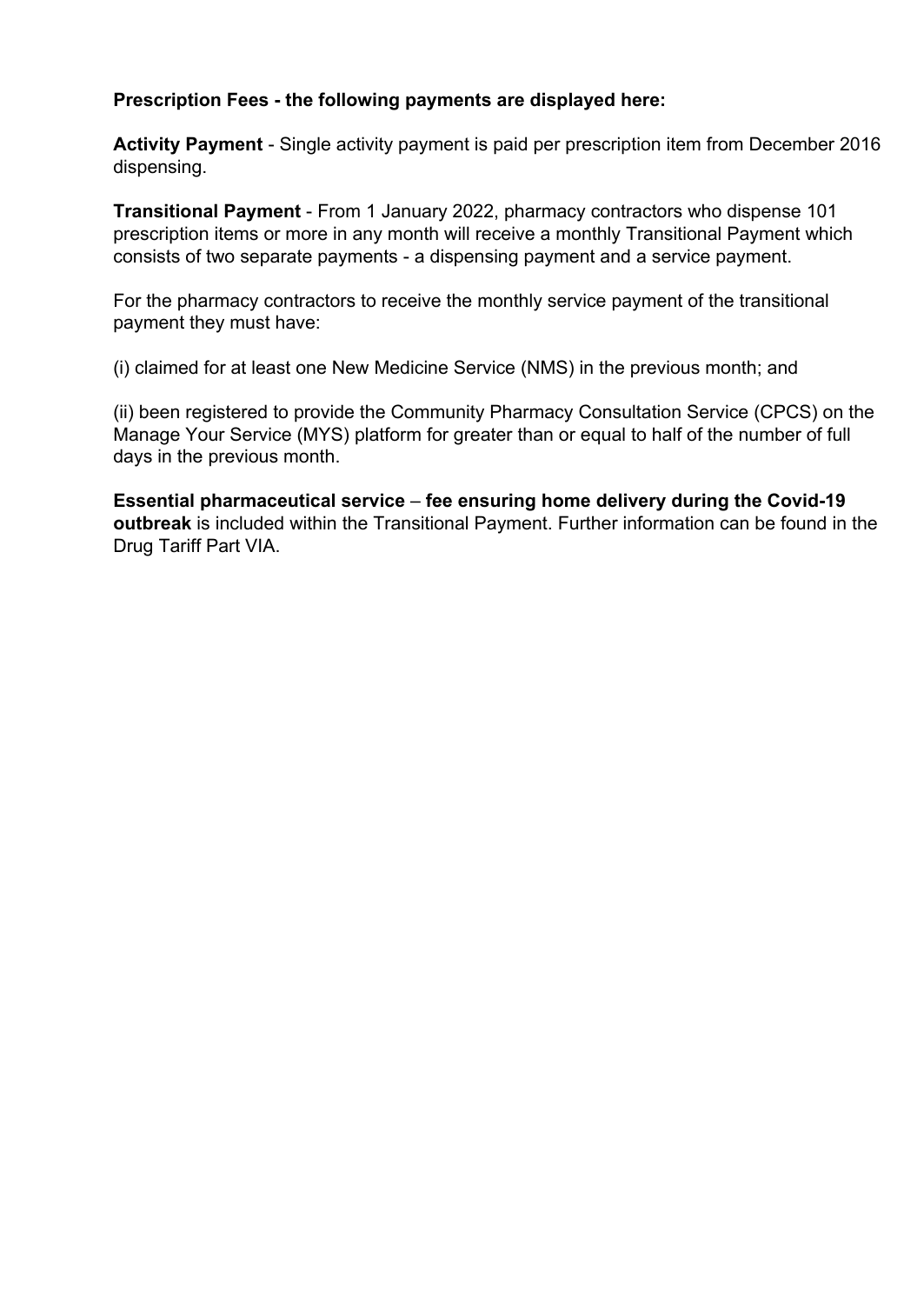## **Details of Other Amounts Authorised - the following payments are displayed here:**

**Pharmacy Access Scheme Payment** - Contractors entitled to payment for the Pharmacy Access Scheme (PhAS). Further information can be found in the Drug Tariff Part XIIA.

**SSP** - Contractors entitled to payment for the Serious Shortage Protocol (SSP). Further information can be found in the Drug Tariff Part IIIA.

**CPCS** - Payments claimed by pharmacies who are registered for the NHS Community Pharmacist Consultation Advanced Service (CPCS). Further information can be found in the Drug Tariff Part VIC.

**PQS** - To qualify for the Pharmacy Quality Scheme (PQS) 2021/22 payment, on the day of the declaration (which must be made between 09:00 on 31 January 2022 and 23:59 on 25 February 2022) pharmacy contractors will have to meet all of the gateway criteria.

Meeting the gateway criteria will not, in and of itself, earn a PQS payment for the pharmacy contractor, as these payments are also subject to the payment conditions relating to the domains, which are made up of the quality criteria. Further information can be found in the Drug Tariff Part VIIA.

**DMS** - Pharmacy contractors will receive an upfront payment of £400 to support initial costs incurred in setting up the NHS Discharge Medicine Service (DMS) (including the development of Standard Operating Procedures and training and assessment of competence). From 15 February 2021 pharmacy contractors will receive a fee of £35 for each completed NHS DMS (this payment is made up of 3 stages). Further information can be found in the Drug Tariff Part VIA.

**Hepatitis C Antibody Testing Service** - In England, from 1 September 2020 a fee of £36 will be paid for each Hepatitis C Antibody test completed on an eligible person who injects drug (PWID) by a pharmacy contractor regardless of the result. Further information can be found in the Drug Tariff Part VIC.

**Covid-19 Lateral Flow Device Distribution Service** - In England, pharmacy contractors who sign up to deliver the NHS Community Pharmacy Covid-19 Lateral Flow Device Distribution Service as an Advanced Service will qualify for a single upfront payment of £250 +VAT to support initial costs incurred in setting up the service (including the development of [Standard Operating Procedures and training of all staff involved in delivery of the service\).](https://www.nhsbsa.nhs.uk/pharmacies-gp-practices-and-appliance-contractors/submitting-prescriptions/patient-prescription) [From 4 October 2021 the followin](https://www.nhsbsa.nhs.uk/pharmacies-gp-practices-and-appliance-contractors/submitting-prescriptions/patient-prescription)g fees will apply:

A fee of £1.70+VAT will be paid for each completed transaction of the supply of a box or up to two boxes of Covid-19 Lateral Flow Devices from the pharmacy for self-administration at home to a person, whether for themselves and/or others, where the contractor submits a 16 digit collect code provided by the person collecting,

A fee of £1.20+VAT will be paid for each completed transaction of the supply of a box or up to two boxes of Covid-19 Lateral Flow Devices from the pharmacy for self-administration at home to a person, whether for themselves and/or others, where there is no 16-digit collect code. Further information can be found in the Drug Tariff Part VIC.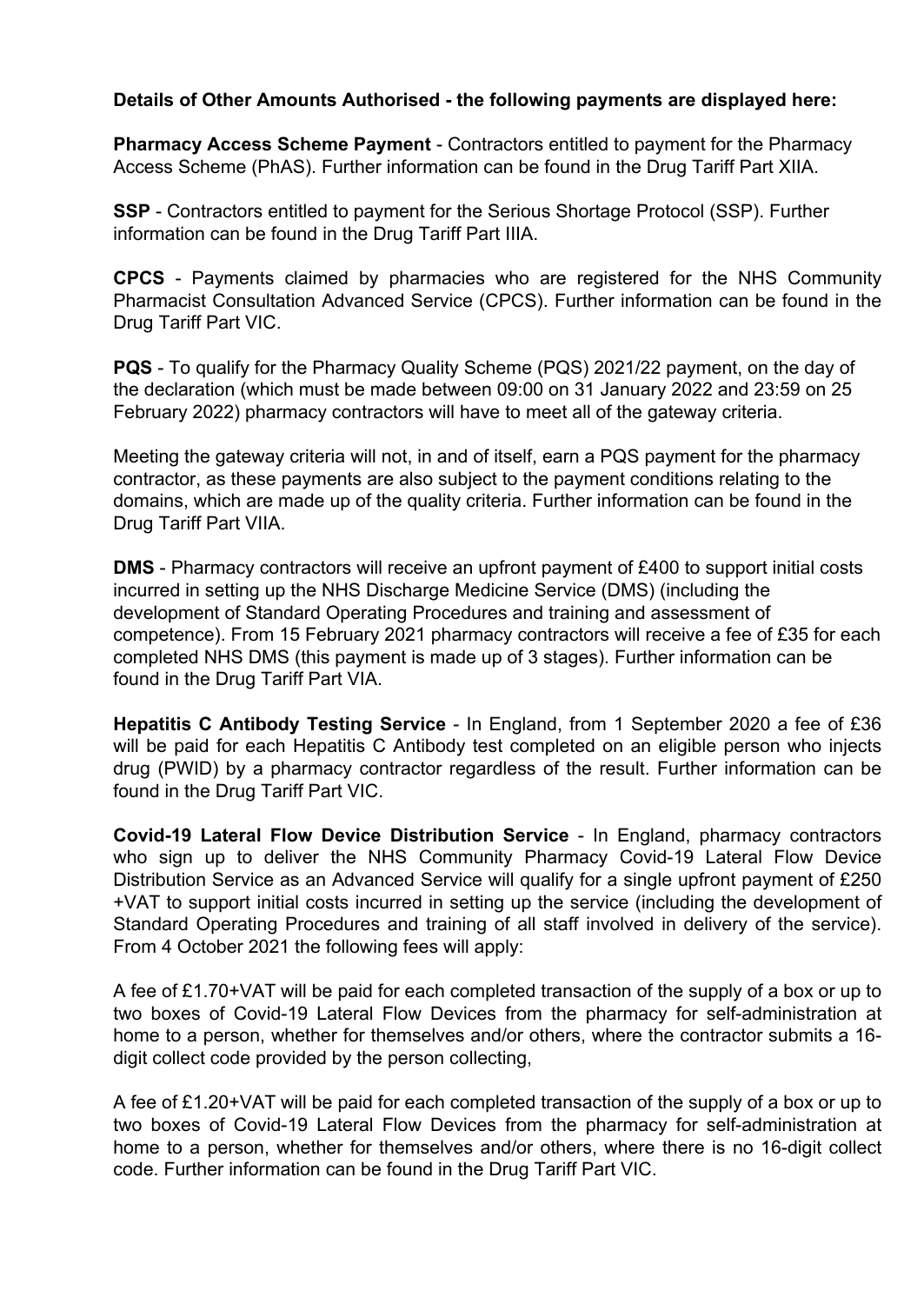## **Details of Other Amounts Authorised - the following payments are displayed here:**

**Covid Vaccinations** - As of December 2020, the NHS commenced its COVID-19 vaccination programme. Several vaccines are now authorised for use as part of the programme, with others still in the later stages of testing, and which may become available as the vaccine programme progresses. It will be commissioned where there is a local need, for example where there is a gap in service provision or need for additional capacity, and where Pharmacy Contractors can meet the key designation requirements. The service will be provided as a Local Enhanced Service (LES), commissioned by NHS England and NHS Improvement regional teams in consultation with Local Pharmaceutical Committees.

**Hypertension Case-Finding Advanced Service** - In England, pharmacy contractors who sign up to deliver the NHS Community Pharmacy Hypertension Case-Finding Advanced Service as an Advanced Service will qualify for a single upfront payment of £440 to support initial costs incurred in setting up the service (including the development of Standard Operating Procedures and training of staff delivering the service).

From 1 October 2021, a fee of £15 will be paid for each patient receiving a clinic blood pressure check. A fee of £45 will be paid for each appropriate provision of ambulatory blood pressure monitoring (ABPM) to a patient in accordance with the requirements of the service. These are set out in directions 7BG and 7BH of the principal Directions and the NHSCB service specification. Further information can be found in the Drug Tariff Part VIC.

**Recovery of Early Payment on Account** - This relates to the early advance payment (value displayed on page 3) that was paid earlier in the month, direct into your bank account, if the payment timetable was followed and the declarations were submitted via MYS by the 5th of the month. This payment is added to the schedule as a recovery to offset the positive entry on page 3 and therefore will stop the advance payment from being paid twice.